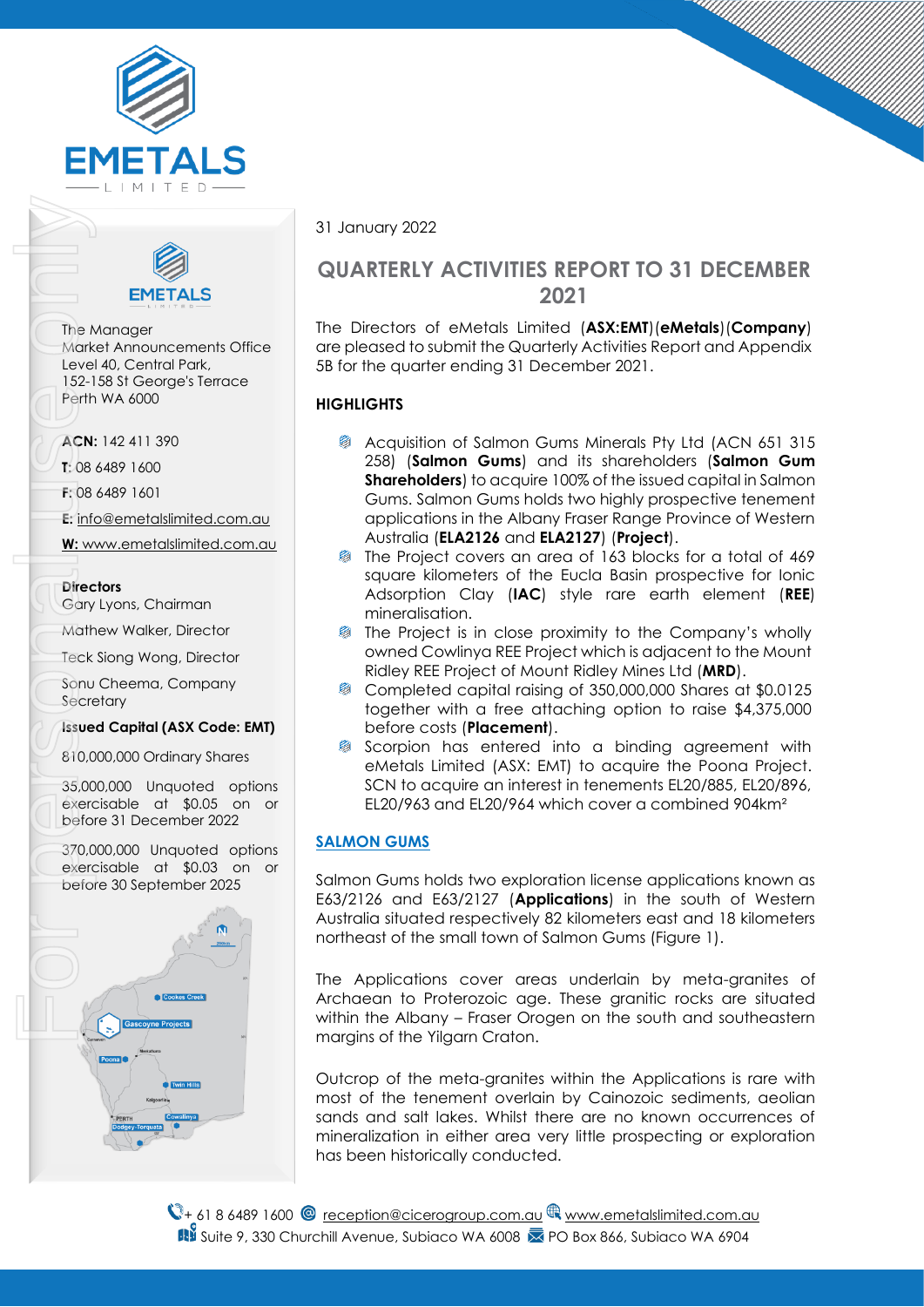

From a study of the open file reports available on WAMEX(A106697, A97441), the previous exploration which has been conducted has predominantly been for gold and to a lesser extent for uranium and base metals. In the period 2006 to 2008 Toro Energy Ltd completed 10 air-core drillholes within E63/2127 and assayed the resulting spoil for iron, copper, gold, nickel, lead, zinc, and uranium in a search for uranium mineralization. In the period 2011 to 2012 AngloGold Ashanti (Australia) Ltd completed fence lines of auger drillholes across E63/2127 in a search for gold. Results from this small amount of exploration activity for a variety of commodities were inconclusive and it is notable that no exploration for rare earth element mineralization (REE) over the tenement area has been conducted.



**Mount Ridley Mines Ltd (ASX: MRD) (MRD)** has recently discovered REE mineralisation approximately 35 kilometers southeast of E63/2127 and at a similar distance southwest of E63/2126. This mineralisation is situated in a clay horizon in similar lithologies to the Mount Ridley occurrence and derived from granitoid rocks. The mineralisation appears to average approximately 0.1% TREEO with even higher levels recorded up to approximately 1% TREEO *(refer announcement ASX:MRD, 13 September 2021, Rare Earth Element Targets Extended)*. The MRD REE mineralisation occurs over a strike length of approximately 25 kilometers oriented in a northeast direction and appears to be similar to the clay-hosted REE mineralisation currently mined in China. Additionally, Salazar Gold Pty Ltd has recently discovered significant REE mineralisation approximately 20 kilometers southeast of E63/2126. Whilst the nature of this mineralisation remains unknown it is considered significant that REE occurrences are located in close proximity to the Applications.

Whilst the Applications have no known REE mineralisation, they have only been explored previously for gold and to a lesser extent base metals and uranium. It is not surprising that there has been no previous exploration for REE in this region as there is practically no outcrop mitigating against prospectors discovering any sort of mineralisation. Additionally, this 'China'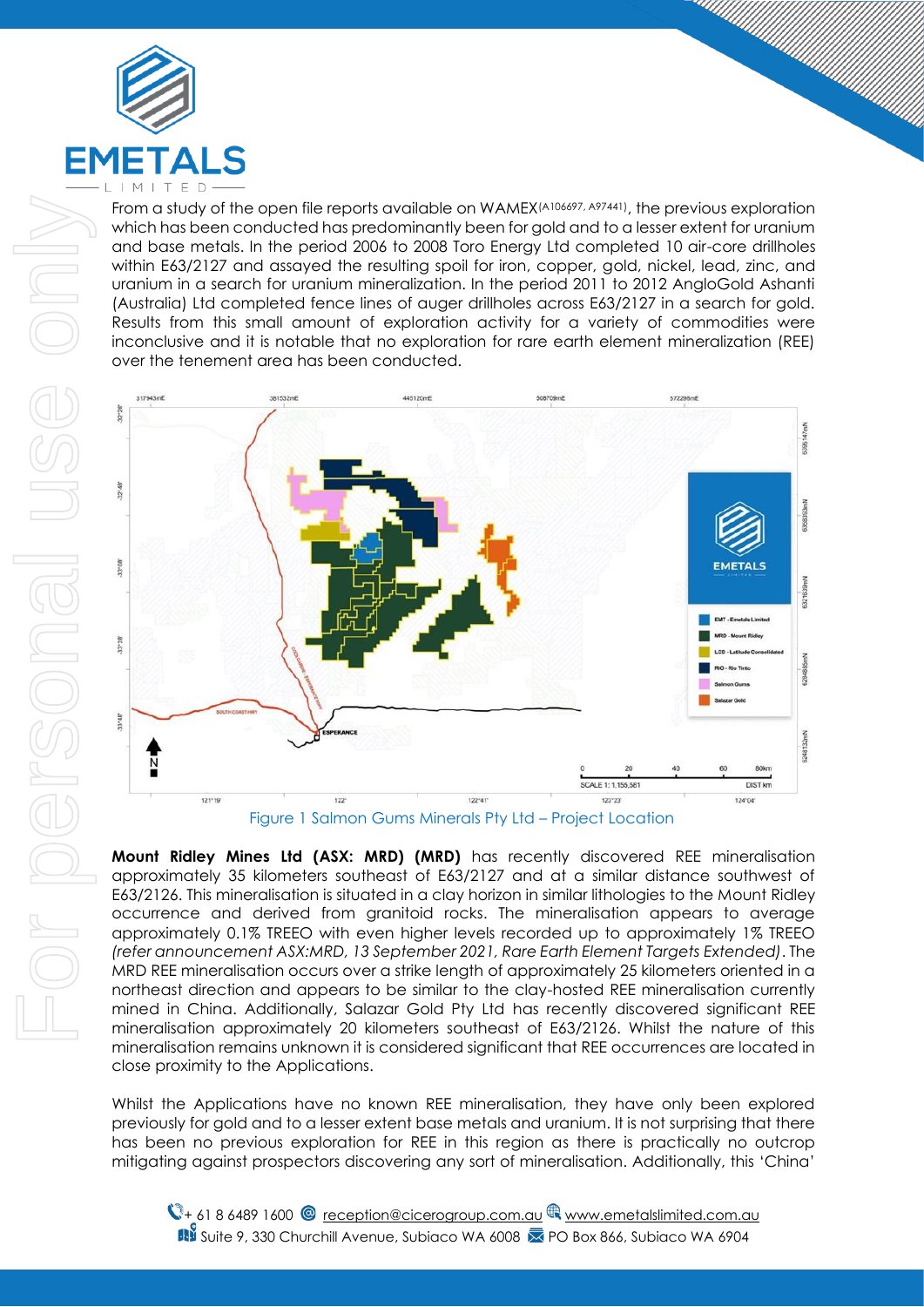

style of REE occurrences nearby require a specific soil sampling and drilling target program which has never been carried out on the Salmon Gums ground.

The proximity of other known REE mineralisation would suggest that the Project area is also prospective for this type of mineralisation. This clay-hosted REE mineralisation discovered by MRD nearby may extend onto or be duplicated within the targeted tenements and further investigations on the Salmon Gums ground is warranted.

## **ACQUISITION TERMS**

As announced on 21 November 2021, the binding HOA with Salmon Gums and the Salmon Gum Shareholders (constituting Christiaan Paul Busing, Roger Blake and Tirumi Pty Ltd (ACN 604 410 255)) is to acquire 100% of the issued capital in Salmon Gums from the Salmon Gums Shareholders. Salmon Gums holds two highly prospective tenement applications, **ELA2126** and **ELA2127**, in the Albany Fraser Range Province of Western Australia (**Acquisition**) (**Agreement**).

In consideration for the Acquisition, and subject to the terms and conditions of the Agreement, eMetals agrees to issue 15,000,000 fully paid ordinary shares in the capital of eMetals (**Shares**) at a deemed issue price of \$0.02 per Share (**Consideration Shares**) to the Salmon Gums Shareholders (or their nominees).

Settlement is conditional upon the satisfaction (or waiver) of the following Conditions Precedent:

- (a) completion of financial, legal and technical due diligence by eMetals on the Company and the Project, to the absolute satisfaction of eMetals, within 60 days of the date of execution of the Agreement;
- (b) ASX confirming that Listing Rules 11.1.2 and 11.1.3 do not apply to the Acquisition;
- (c) eMetals completed a placement of 350,000,000 Shares to sophisticated and professional investors to raise \$4,375,000 (**Placement**), comprising two tranches as follows:
	- (i) 100,000,000 Shares at an issue price of \$0.0125 per Share, together with one free attaching option (exercisable at \$0.03 on or before 30 September 2025) for every one Share applied for and issued (**Tranche 1**); and
	- (ii) subject to shareholder approval, 250,000,000 Shares at an issue price of \$0.0125 per Share, together with one free attaching option (exercisable at \$0.03 on or before 30 September 2025) for every one Share applied for and issued (**Tranche 2**);
- (d) the parties obtaining all necessary shareholder and regulatory approvals (including eMetals obtaining shareholder approval for the issue of the Consideration Shares and the Tranche 2 Shares under the Placement) necessary to lawfully complete the matters set out in the Agreement; and
- (e) the Parties obtaining all third-party approvals and consents necessary to lawfully complete the matters set out in the Agreement,

(together, the **Conditions Precedent**).

If the Conditions Precedent are not satisfied (or waived by the party entitled to the benefit of such Condition Precedent, as the case may be) on or before 5.00pm (WST) on 31 January 2022 (or such other date agreed by the parties in writing) or become incapable of being satisfied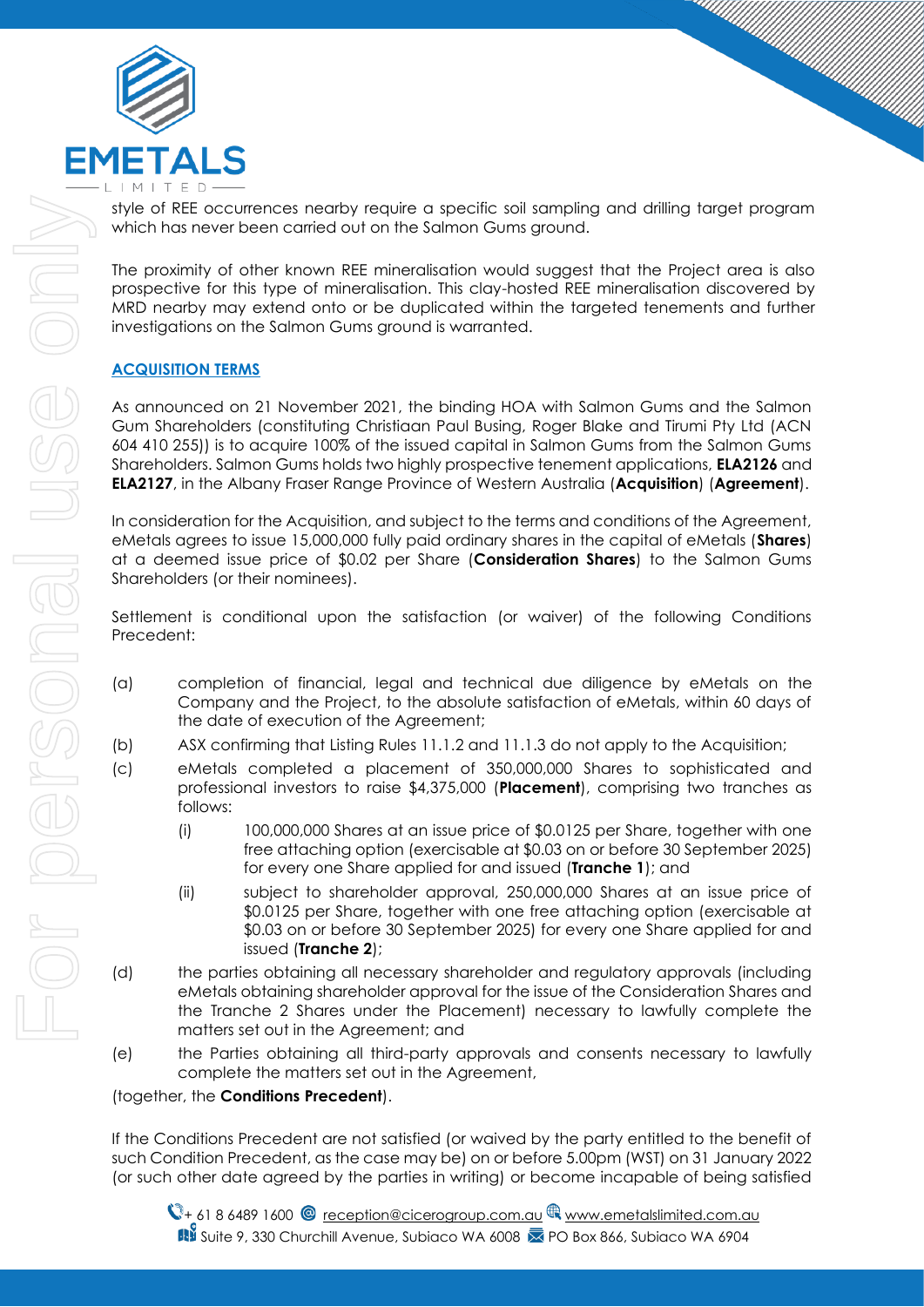

and are not waived (**End Date**) any party may terminate the Agreement by notice in writing to the other parties.

The Parties will use their commercial best efforts to ensure that the Conditions Precedent are satisfied before the End Date.

## **CAPITAL RAISING**

RM Corporate Finance Pty Ltd (AFSL 315235) (**Lead Manager**) (**RM Corporate**) had been appointed as lead manager to the Placement to which RM Corporate had received firm commitments for a total of 350,000,000 Placement Shares which were subsequently issued in January 2022.

Participants to the Placement received a 1 for 1 free attaching unlisted option exercisable at \$0.03 on or before 30 September 2025 (**Options**). Funds raised via the Placement will be applied to progressing the exploration activities & work programs on the current and acquired projects, project generation activities and general working capital purposes.

Tranche 1 was conducted under the Company's current Placement capacity pursuant to ASX Listing Rule 7.1 and 7.1A as follows and were issued on 26 November 2021:

- ASX Listing Rule 7.1 (63,750,000 Placement Shares); and
- ASX Listing Rule 7.1A (36,250,000 Placement Shares).

In addition, the Directors of eMetals sought to participate on the same terms as the Placement for up to 40,000,000 Placement Shares and 40,000,000 free attaching Options. This is in addition to the Placement and will raise up to \$500,000 from the participation. Approval by shareholders was received at the extraordinary general meeting (**EGM**) held on 6 January 2022.

The Tranche 2 issue of the remaining 250,000,000 Placement Shares and free attaching 1 for 1 Placement Options (Tranche 1 and 2) was completed subsequent to the December quarter was approved by shareholders on 6 January 2022.

Settlement and issue of the Tranche 2 Placement Shares and Placement Options occurred on 13 January 2022. Placement Shares issued rank equally with shares currently on issue.

### **POONA PROJECT**

Scorpion Minerals Limited announced that it had entered into a binding Heads of Agreement ("the agreement") with eMetals Limited (ASX:EMT) ("eMetals" or "EMT") to acquire a 100% interest in tenements E 20/896, E 20/963, E 20/964 and a 90% interest in E 20/885 (collectively the "tenements") which cover a combined 904km² in the Murchison Goldfield of Western Australia. Under the agreement, SCN will acquire its interest in the tenements for a cash consideration of \$12,500 and 4,000,000 fully paid ordinary shares in SCN. EMT will also receive a 0.5% net smelter return (NSR) royalty in respect of minerals mined from the Tenements should commercial mining be undertaken (Refer ASX Release by Scorpion Minerals Limited dated 6 December 2021).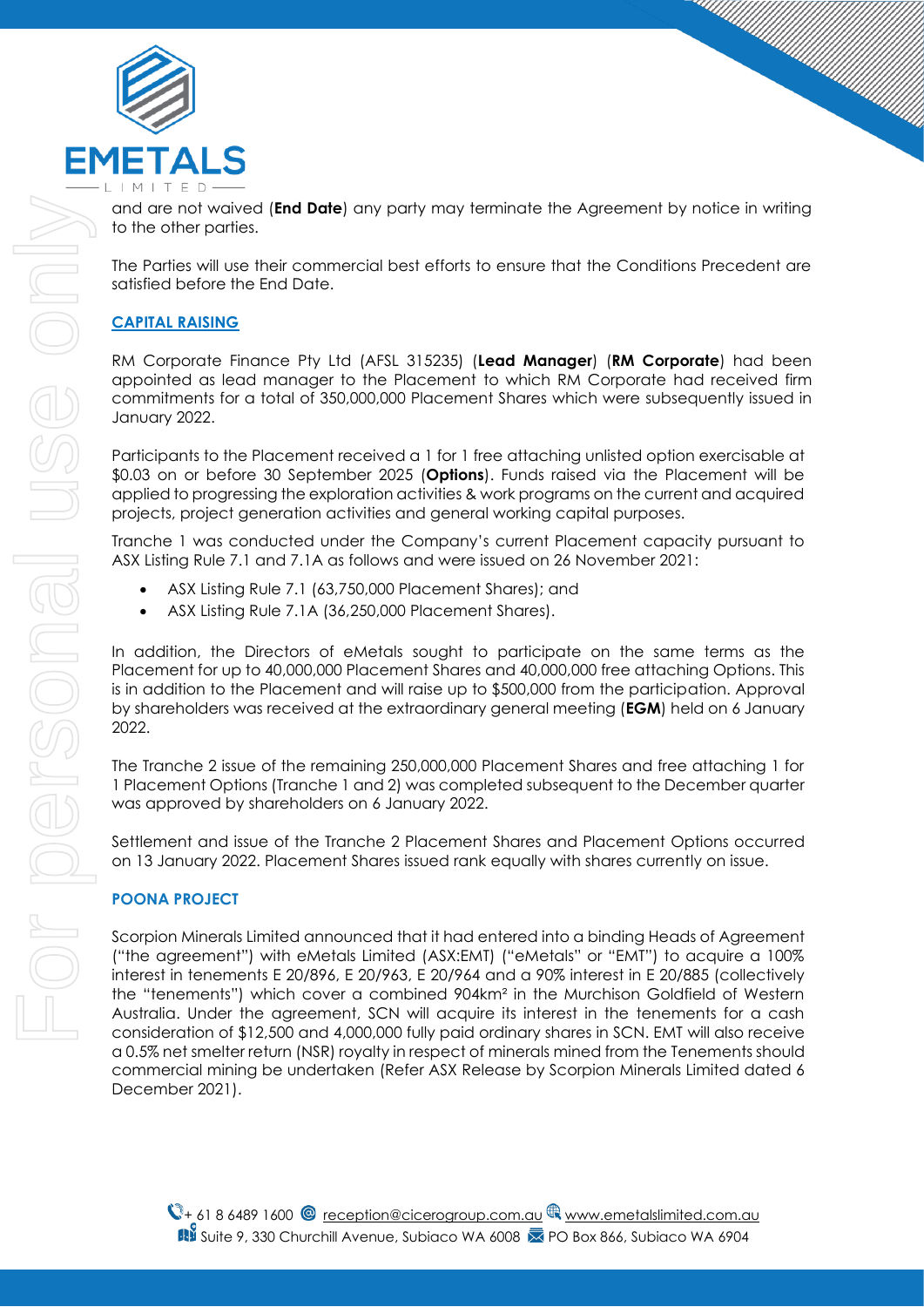

| <b>CATEGORY</b>                      | <b>ASX CODE</b>         | <b>NUMBER</b> |
|--------------------------------------|-------------------------|---------------|
| <b>Issued Ordinary Shares</b>        | EMT                     | 810,000,000   |
| Options (\$0.05 - 31 Dec 2022)       | <b>Unlisted Options</b> | 35,000,000    |
| Options (\$0.03 – 30 September 2025) | <b>Unlisted Options</b> | 370,000,000   |

The Company engages Cicero Group Pty Ltd for accounting, administrative and company secretarial services at \$6,000 per month (exclusive of GST). Mr Mathew Walker is a shareholder in Cicero Group Pty Ltd as disclosed in the Prospectus lodged on 5 November 2019. Payments of monthly and accrued Director fees, superannuation and provision of administration/consulting services totaled \$45,345 during the quarter.

eMetals provides the following disclosures required by ASX Listing Rule 5.3.4 regarding a comparison of its actual expenditure to date since listing on 24 January 2020 against the "use of funds" statement in its Prospectus dated 5 November 2019.

| <b>EXPENDITURE</b><br><b>ITEM</b>                   | 2 Year Use<br>of Funds<br><b>S'000</b> | <b>DEC Q Use</b><br>of Funds <sup>1</sup><br>\$'000 | <b>Actual DEC</b><br>$Q$ 5B<br>\$'000 | <b>Variance</b><br>\$'000 | <b>Notes and Expenditure details</b>                                                                                                                                                                                                                                                                                          |
|-----------------------------------------------------|----------------------------------------|-----------------------------------------------------|---------------------------------------|---------------------------|-------------------------------------------------------------------------------------------------------------------------------------------------------------------------------------------------------------------------------------------------------------------------------------------------------------------------------|
| Expenses of the<br>Offer                            | \$311                                  | $\frac{2}{2}$                                       | $\frac{2}{2}$                         | $\frac{2}{2}$             | No costs incurred during quarter.                                                                                                                                                                                                                                                                                             |
| Exploration<br>Program<br>costs<br>and AMI          | \$3,200                                | \$236                                               | \$114                                 | $-122$                    | • Logistics planning, reconnaissance<br>and geological mapping<br>• Geochemical sample collection<br>(rock chip and soils)<br>• Geophysical programs<br>• RC Drilling Program<br>• Assay Analysis and reporting<br>• Technical geologist and<br>consultants.<br>• Tenement legal, administration,<br>reporting and management |
| Acquisition costs<br>and deposit                    | \$50                                   | $\frac{2}{2}$                                       | $\frac{2}{2}$                         | $\frac{2}{2}$             | Tenement applications and<br>acquisitions.                                                                                                                                                                                                                                                                                    |
| Administration,<br>Corporate and<br>working capital | \$982                                  | \$94                                                | \$119                                 | \$25                      | • Staff Costs<br>• Legal expenses<br>• Compliance and listing fees<br>• Marketing and IR<br>• Accounting and Company<br>secretarial                                                                                                                                                                                           |
| Other                                               | $\frac{2}{2}$                          | $$-$                                                | $-5$                                  | $-$ \$394                 | GST BAS Refund and sale from<br>available for sale assets.                                                                                                                                                                                                                                                                    |

<sup>1</sup> The use of funds is allocated on a budgeted basis to which expenditure incurred will be dependent on timing factors, resourcing, sequence & priority of work programs and impact of external economic & operational factors.

## **TENEMENT SCHEDULE AND UPDATES**

| <b>Tenement</b> | <b>Status</b> | <b>Project</b> |    | Interest (%) Current Area | Grant Date | <b>Application</b><br><b>Date</b> | <b>Expiry Date</b> |
|-----------------|---------------|----------------|----|---------------------------|------------|-----------------------------------|--------------------|
| E09/2114        | LIVE          | NARDOO WELL    | 00 | 25                        | 28/08/2015 | 8/08/2014                         | 27/08/2025         |

 $\mathbb{Q}_+$  61 8 6489 1600  $\mathbb{Q}$  [reception@cicerogroup.com.au](mailto:reception@cicerogroup.com.au)  $\mathbb{R}$  [www.emetalslimited.com.au](http://www.emetalslimited.com.au/) **■ Suite 9, 330 Churchill Avenue, Subiaco WA 6008 ≥ PO Box 866, Subiaco WA 6904**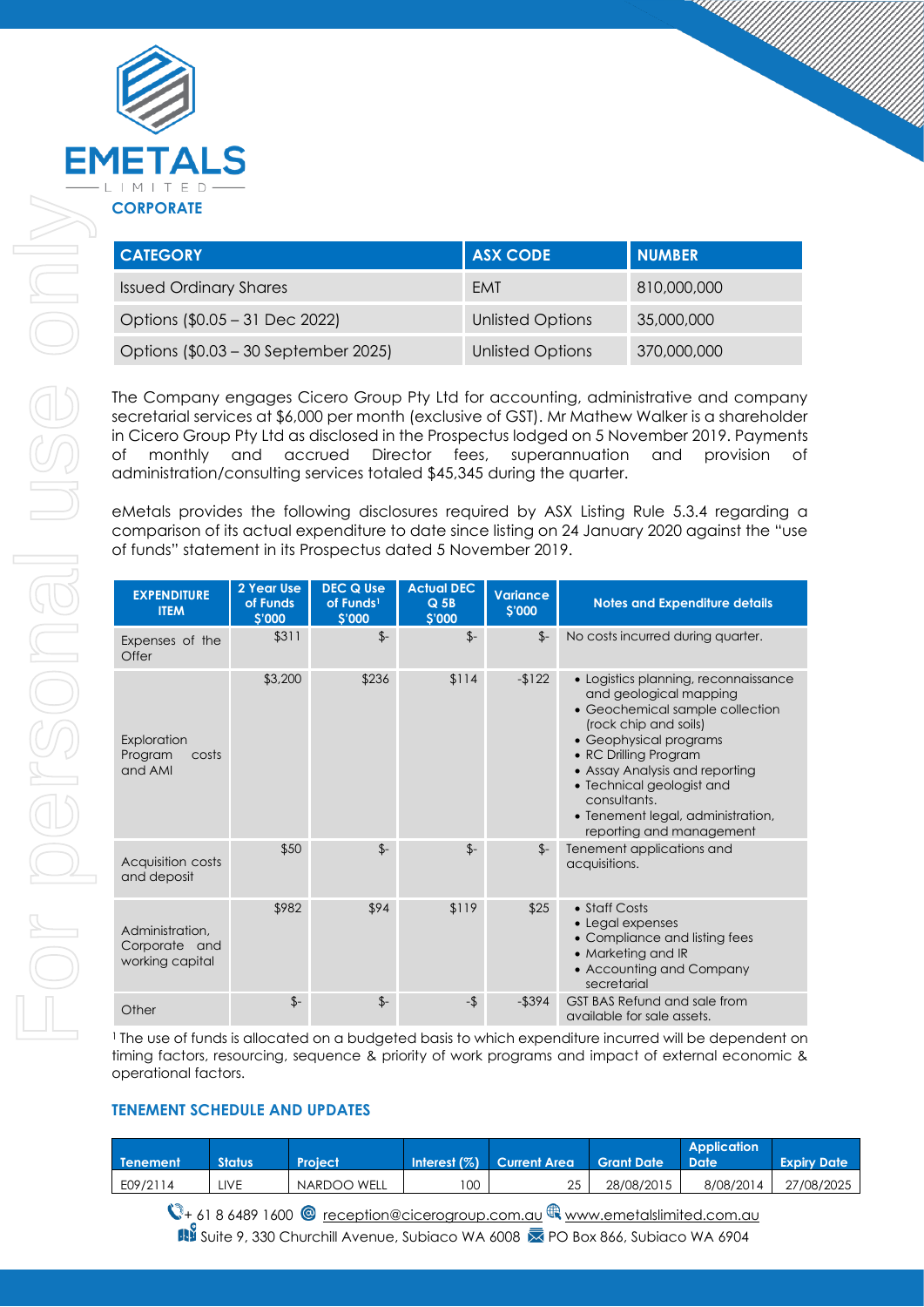

| E29/0950 | LIVE           | <b>TWIN HILLS</b>   | 100 | 10  | 23/09/2015 | 26/02/2015 | 22/09/2025 |
|----------|----------------|---------------------|-----|-----|------------|------------|------------|
| E20/0885 | LIVE           | <b>POONA</b>        | 90  | 50  | 26/07/2016 | 1/10/2015  | 25/07/2026 |
| E09/2156 | LIVE           | YINNETHARRA         | 100 | 35  | 6/02/2017  | 23/10/2015 | 5/02/2022  |
| E46/1095 | <b>LIVE</b>    | <b>COOKES CREEK</b> | 100 | 13  | 5/04/2017  | 13/11/2015 | 4/04/2022  |
| E20/0896 | LIVE           | <b>POONA</b>        | 100 | 32  | 9/10/2017  | 11/02/2016 | 8/10/2022  |
| E46/1163 | LIVE           | <b>COOKES CREEK</b> | 100 | 3   | 8/02/2018  | 25/05/2017 | 7/02/2023  |
| E09/2302 | LIVE           | PYRAMID HILL        | 100 | 34  | 13/03/2019 | 6/03/2018  | 12/03/2024 |
| E09/2358 | LIVE           | NARDOO WEST         | 100 | 35  | 18/05/2020 | 31/07/2019 | 17/05/2025 |
| E20/0963 | LIVE           | <b>KYARRA</b>       | 100 | 67  | 1/07/2021  | 5/06/2020  | 30/06/2026 |
| E20/0964 | <b>LIVE</b>    | <b>KYARRA</b>       | 100 | 148 | 1/07/2021  | 5/06/2020  | 30/06/2026 |
| E63/2049 | LIVE           | <b>DEMPSTER</b>     | 100 | 26  | 21/09/2020 | 6/07/2020  | 20/09/2025 |
| E09/2463 | <b>LIVE</b>    | <b>LYONS</b>        | 100 | 28  | 6/07/2021  | 21/10/2020 | 5/07/2026  |
| E09/2464 | LIVE           | <b>LYNDON</b>       | 100 | 69  | 8/07/2021  | 21/10/2020 | 7/07/2026  |
| E20/0976 | LIVE           | <b>MEKA</b>         | 100 | 19  | 2/08/2021  | 26/10/2020 | 1/08/2026  |
| E63/2066 | LIVE           | <b>FITZGERALD</b>   | 100 | 31  | 10/12/2020 | 26/10/2020 | 9/12/2025  |
| E70/5654 | <b>LIVE</b>    | <b>KENT</b>         | 100 | 9   | 23/12/2020 | 5/11/2020  | 22/12/2025 |
| E09/2472 | LIVE           | <b>LYONS</b>        | 100 | 40  | 29/07/2021 | 18/11/2020 | 28/07/2026 |
| E29/1163 | <b>PENDING</b> | <b>MARMION</b>      | 100 | 7   |            | 21/10/2021 |            |
| E29/1164 | <b>PENDING</b> | <b>MARMION</b>      | 100 | 5   |            | 21/10/2021 |            |

This announcement has been authorised by the Board of eMetals Limited.

*For, and on behalf of, the Board of the Company* **Mathew Walker Director EMETALS Limited**

#### **-ENDS-**

*Shareholders and other interested parties can speak to Mr Sonu Cheema if they have any queries in relation to this announcement: +618 6489 1600.*

#### **Forward looking statements**

This announcement contains forward-looking statements which are identified by words such as 'may', 'could', 'believes', 'estimates', 'targets', 'expects', or 'intends' and other similar words that involve risks and uncertainties. These statements are based on an assessment of present economic and operating conditions, and on a number of assumptions regarding future events and actions that, as at the date of this announcement, are expected to take place. Such forward-looking statements are not guarantees of future performance and involve known and unknown risks, uncertainties, assumptions and other important factors, many of which are beyond the control of the Company, the directors and our management. We cannot and do not give any assurance that the results, performance or achievements expressed or implied by the forward-looking statements contained in this prospectus will actually occur and investors are cautioned not to place undue reliance on these forward-looking statements. We have no intention to update or revise forward-looking statements, or to publish prospective financial information in the future, regardless of whether new information, future events or any other factors affect the information contained in this announcement, except where required by law. These forward looking statements are subject to various risk factors that could cause our actual results to differ materially from the results expressed or anticipated in these statements.

#### **Competent Persons Statement**

The information in this announcement that relates to Exploration Results is based on and fairly represents information and supporting documentation prepared by Mr Simon Coxhell. Mr Coxhell is a consultant geologist for eMetals and a member of the Australian Institute of Mining and Metallurgy. Mr Coxhell has sufficient experience relevant to the styles of mineralisation and types of deposits which are covered in this announcement and to the activity which they are undertaking to qualify as a Competent Person as defined in the 2012 edition of the 'Australasian Code for Reporting

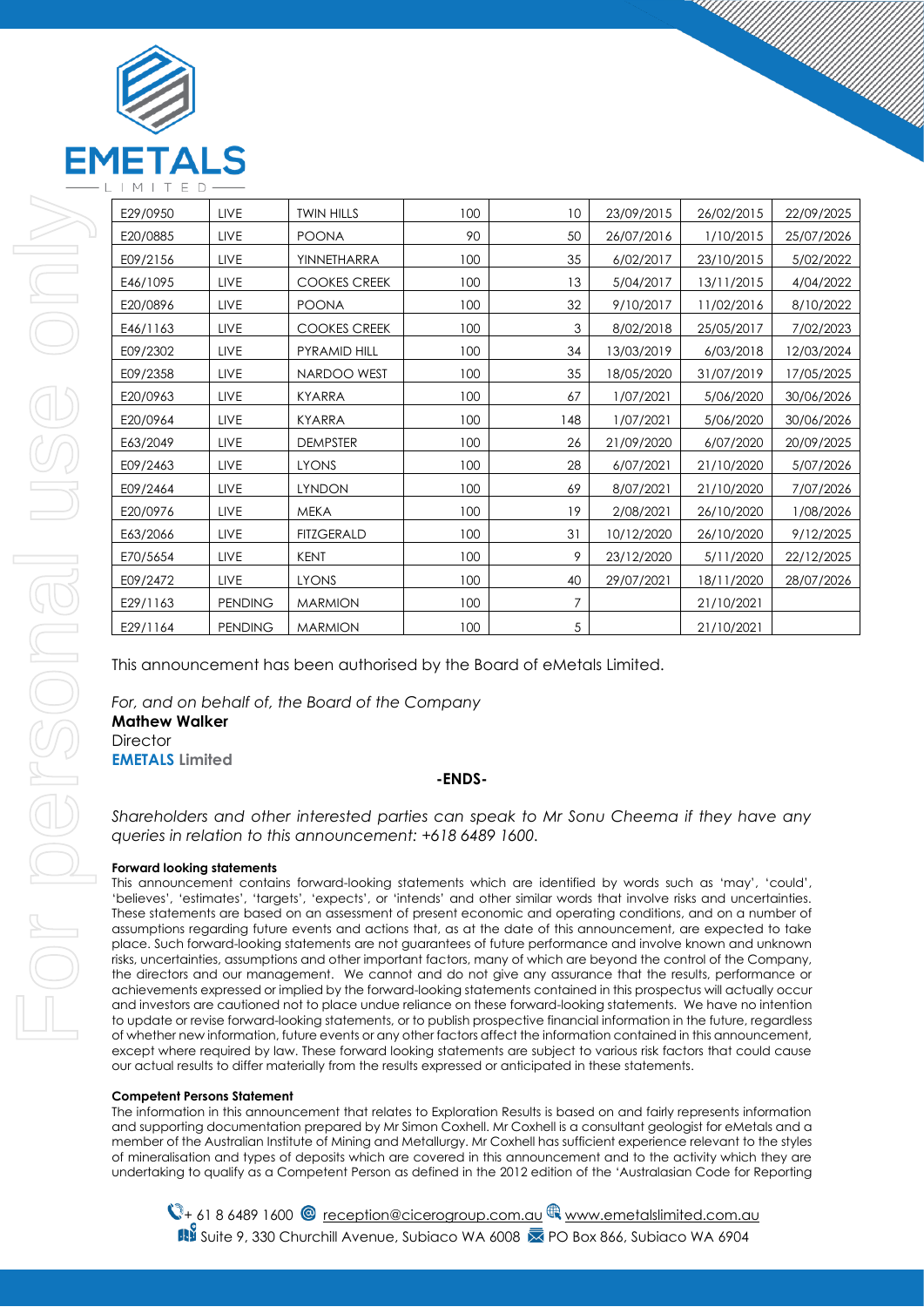

of Exploration Results, Mineral Resources and Ore Reserves' ("JORC Code"). Mr Coxhell consents to the inclusion in this announcement of the matters based on his information in the form and context in which it appears.

#### **ASX Listing Rules Compliance**

In preparing the Quarterly Report for the period ended 31 December 2021 and to date, the Company has relied on the following ASX announcements.

| ASX Announcement        | 07/12/2021 | NOTICE OF GENERAL MEETING                                    |
|-------------------------|------------|--------------------------------------------------------------|
| ASX Announcement        | 06/12/2021 | SCN: SCORPION INCREASES MURCHISON FOOTPRINT                  |
| <b>ASX Announcement</b> | 19/11/2021 | ACQUISITION OF SALMON GUMS REE PROJECT AND CAPITAL RAISING   |
| <b>ASX Announcement</b> | 04/11/2021 | <b>EXPLORATION UPDATE</b>                                    |
| ASX Announcement        | 28/10/2021 | <b>EXPLORATION UPDATE</b>                                    |
| <b>ASX Announcement</b> | 3/09/2021  | DRILLING COMMENCES AT THE POONA PROJECT                      |
| ASX Announcement        | 4/08/2021  | HIGH GRADE GOLD RESULTS ON TWIN HILLS PROJECT                |
| ASX Announcement        | 29/07/2021 | QUARTERLY ACTIVITIES REPORT AND APPENDIX 5B JUN 2021         |
| <b>ASX Announcement</b> | 15/06/2021 | <b>EXPLORATION UPDATE</b>                                    |
| ASX Announcement        | 27/04/2021 | QUARTERLY ACTIVITIES REPORT AND APPENDIX 5B MAR 2021         |
| <b>ASX Announcement</b> | 12/04/2021 | <b>EXPLORATION UPDATE</b>                                    |
| ASX Announcement        | 29/03/2021 | <b>EXPLORATION UPDATE</b>                                    |
| <b>ASX Announcement</b> | 25/02/2021 | HIGH GRADE GOLD IN MAIDEN DRILLING AT TWIN HILLS             |
| <b>ASX Announcement</b> | 11/02/2021 | THE RAJ DELIVERS EXCEPTIONAL TANTALUM RESULTS                |
| <b>ASX Announcement</b> | 4/02/2021  | ACQUISITION OF COWALINYA IONIC RARE EARTH PROJECT            |
| <b>ASX Announcement</b> | 29/01/2021 | QUARTERLY ACTIVITIES REPORT AND APPENDIX 5B DEC 2020         |
| <b>ASX Announcement</b> | 8/12/2020  | <b>EMETALS LIMITED INVESTOR PRESENTATION</b>                 |
| <b>ASX Announcement</b> | 12/11/2020 | SIGNIFICANT NICKEL AND RARE METAL RESULTS AT POONA PROJECT   |
| <b>ASX Announcement</b> | 30/10/2020 | QUARTERLY ACTIVITIES REPORT AND APPENDIX 5B SEP 2020         |
| <b>ASX Announcement</b> | 19/10/2020 | ADDITIONAL GOLD ANOMALIES DEFINED AT TWIN HILLS GOLD PROJECT |
| <b>ASX Announcement</b> | 28/06/2020 | ANNUAL REPORT 30 JUNE 2020                                   |
| <b>ASX Announcement</b> | 04/08/2020 | AUGER PROGRAM CONFIRMS TARGETS AT TWIN HILLS GOLD PROJECT    |
| ASX Announcement        | 30/07/2020 | QUARTERLY ACTIVITIES REPORT AND APPENDIX 5B JUN 2020         |
| ASX Announcement        | 02/07/2020 | NEW TUNGSTEN, NIOBIUM AND RARE EARTH ANOMALIES DISCOVERED    |
| <b>ASX Announcement</b> | 18/06/2020 | POONA PROJECT - COMPLETION OF ACQUISITION AND SETTLEMENT     |
| ASX Announcement        | 11/06/2020 | POONA PROJECT ACQUISITION FROM VENUS METALS CORPORATION      |
| <b>ASX Announcement</b> | 29/05/2020 | <b>EXPLORATION PROGRESS REPORT</b>                           |
| ASX Announcement        | 14/05/2020 | FURTHER EXPLORATION RESULTS - EXPLORATION RECOMMENCES        |
| <b>ASX Announcement</b> | 29/04/2020 | QUARTERLY ACTIVITIES REPORT AND APPENDIX 5B MAR 2020         |
| <b>ASX Announcement</b> | 27/04/2020 | <b>EXPLORATION RESULTS</b>                                   |
| ASX Announcement        | 24/03/2020 | <b>PROSPECTUS</b>                                            |
| ASX Announcement        | 16/03/2020 | NARDOO HILL TENEMENT ACQUISITION                             |
| <b>ASX Announcement</b> | 16/03/2020 | VMC: AGREEMENT TO SELL NARDOO HILL TENEMENT                  |
| <b>ASX Announcement</b> | 9/03/2020  | NARDOO WELL EXPLORATION UPDATE                               |
| <b>ASX Announcement</b> | 5/11/2019  | <b>PROSPECTUS</b>                                            |

#### **Compliance Statement**

This report contains information extracted from reports cited herein. These are available to view on the website. In relying on the above ASX announcements and pursuant to ASX Listing Rule 5.23.2, the Company confirms that it is not aware of any new information or data that materially affects the information included in the abovementioned announcements or this Quarterly Report for the period ended 31 December 2021 and to date.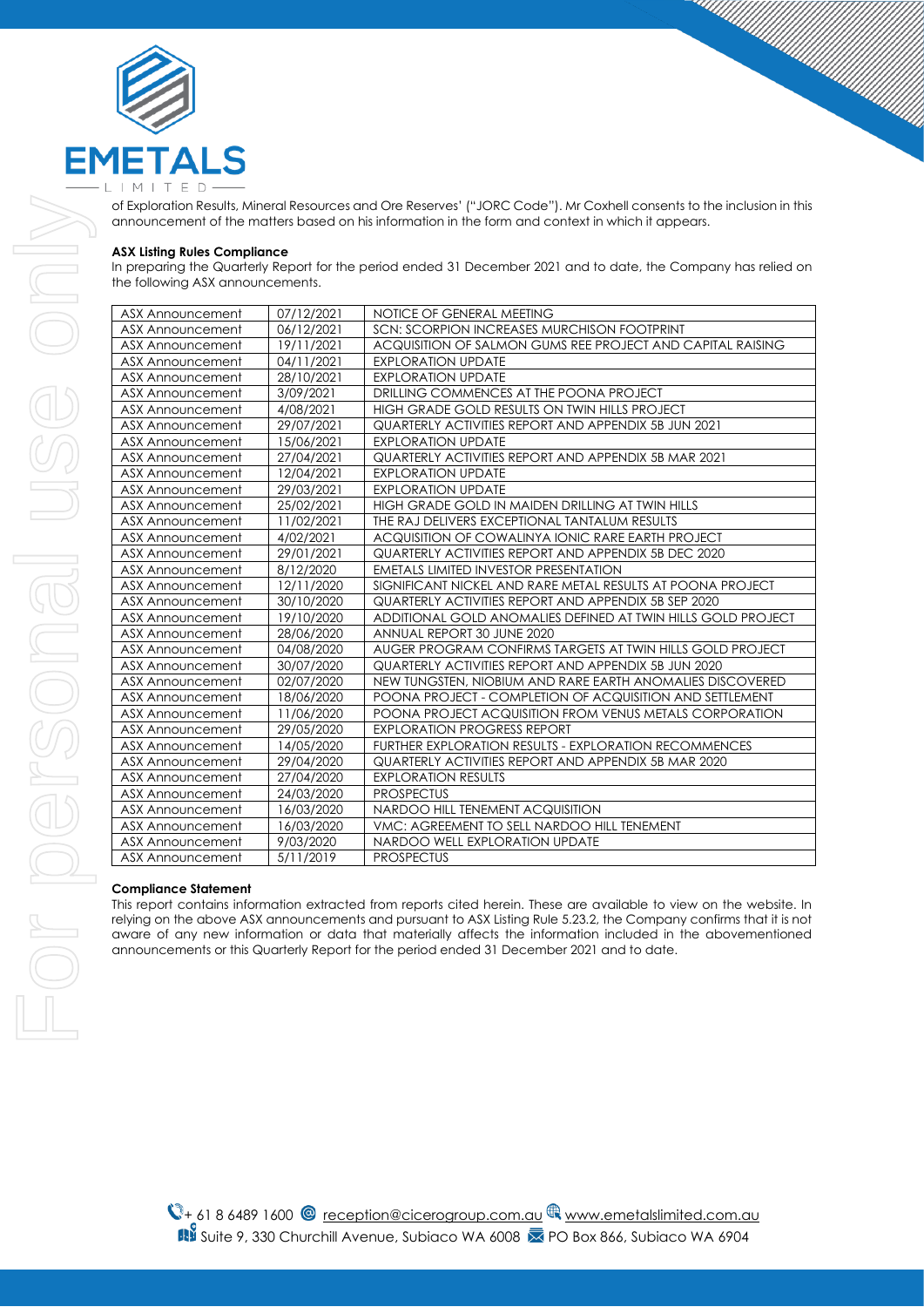# **Appendix 5B**

## **Mining exploration entity or oil and gas exploration entity quarterly cash flow report**

| Name of entity                                  |                  |  |  |  |  |
|-------------------------------------------------|------------------|--|--|--|--|
| eMetals Limited                                 |                  |  |  |  |  |
| <b>ABN</b><br>Quarter ended ("current quarter") |                  |  |  |  |  |
| 71 142 411 390                                  | 31 December 2021 |  |  |  |  |

|     | <b>Consolidated statement of cash flows</b>       | <b>Current quarter</b><br>\$A'000 | Year to date<br>$(6$ months)<br>\$A'000 |
|-----|---------------------------------------------------|-----------------------------------|-----------------------------------------|
| 1.  | Cash flows from operating activities              |                                   |                                         |
| 1.1 | Receipts from customers                           |                                   |                                         |
| 1.2 | Payments for                                      |                                   |                                         |
|     | exploration & evaluation<br>(a)                   | (40)                              | (108)                                   |
|     | development<br>(b)                                |                                   |                                         |
|     | production<br>(c)                                 |                                   |                                         |
|     | (d)<br>staff costs                                | (45)                              | (87)                                    |
|     | administration and corporate costs<br>(e)         | (88)                              | (197)                                   |
| 1.3 | Dividends received (see note 3)                   |                                   |                                         |
| 1.4 | Interest received                                 |                                   |                                         |
| 1.5 | Interest and other costs of finance paid          |                                   |                                         |
| 1.6 | Income taxes paid                                 |                                   |                                         |
| 1.7 | Government grants and tax incentives              |                                   |                                         |
| 1.8 | Other (ATO Payments / Receivables)                | 43                                | 111                                     |
| 1.9 | Net cash from / (used in) operating<br>activities | (130)                             | (281)                                   |

| 2.  | Cash flows from investing activities |      |      |
|-----|--------------------------------------|------|------|
| 2.1 | Payments to acquire or for:          |      |      |
|     | entities<br>(a)                      |      |      |
|     | tenements<br>(b)                     |      |      |
|     | property, plant and equipment<br>(C) |      |      |
|     | exploration & evaluation<br>(d)      | (74) | 466) |
|     | investments<br>(e)                   |      |      |
|     | other non-current assets<br>(f)      |      |      |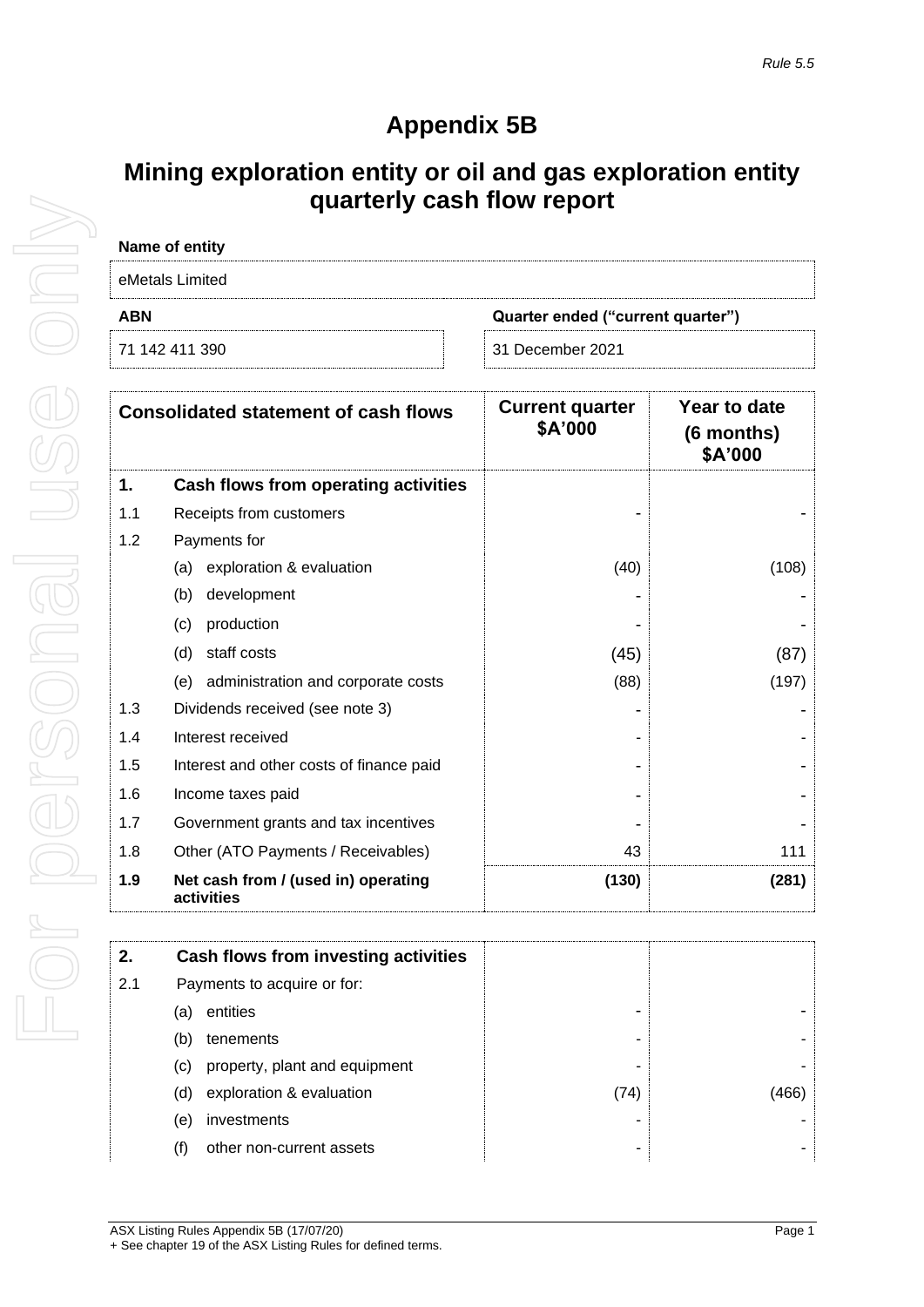|     | <b>Consolidated statement of cash flows</b>       | <b>Current quarter</b><br>\$A'000 | Year to date<br>$(6$ months)<br>\$A'000 |
|-----|---------------------------------------------------|-----------------------------------|-----------------------------------------|
| 2.2 | Proceeds from the disposal of:                    |                                   |                                         |
|     | entities<br>(a)                                   |                                   |                                         |
|     | (b)<br>tenements                                  | 14                                | 14                                      |
|     | (c)<br>property, plant and equipment              |                                   |                                         |
|     | (d)<br>investments                                |                                   | 283                                     |
|     | other non-current assets<br>(e)                   |                                   |                                         |
| 2.3 | Cash flows from loans to other entities           |                                   |                                         |
| 2.4 | Dividends received (see note 3)                   |                                   |                                         |
| 2.5 | Other (provide details if material)               |                                   |                                         |
| 2.6 | Net cash from / (used in) investing<br>activities | (60)                              | (169)                                   |

| 3.   | Cash flows from financing activities                                                                                                                                             |       |       |
|------|----------------------------------------------------------------------------------------------------------------------------------------------------------------------------------|-------|-------|
| 3.1  | Proceeds from issues of equity securities<br>(excluding convertible debt securities)                                                                                             | 1,250 | 1,250 |
| 3.2  | Proceeds from issue of convertible debt<br>securities                                                                                                                            |       |       |
| 3.3  | Proceeds from exercise of options                                                                                                                                                |       |       |
| 3.4  | Transaction costs related to issues of equity<br>securities or convertible debt securities                                                                                       |       |       |
| 3.5  | Proceeds from borrowings                                                                                                                                                         |       |       |
| 3.6  | Repayment of borrowings                                                                                                                                                          |       |       |
| 3.7  | Transaction costs related to loans and<br>borrowings                                                                                                                             |       |       |
| 3.8  | Dividends paid                                                                                                                                                                   |       |       |
| 3.9  | Other (Placement – Tranche 2)*                                                                                                                                                   | 1,534 | 1,534 |
| 3.10 | Net cash from / (used in) financing<br>activities                                                                                                                                | 2,784 | 2,784 |
|      | *Proceeds from Tranche 2 of Placement. Shareholder's approval was obtained on 6 <sup>th</sup><br>January 2022 and equity securities were issued on 12 January 2022. Refer to ASX |       |       |

announcement dated 13 January 2022.

| 4.  | Net increase / (decrease) in cash and<br>cash equivalents for the period |       |      |
|-----|--------------------------------------------------------------------------|-------|------|
| 4.1 | Cash and cash equivalents at beginning of<br>period                      | 426   | 686  |
| 4.2 | Net cash from / (used in) operating<br>activities (item 1.9 above)       | (130) | 281  |
| 4.3 | Net cash from / (used in) investing activities<br>(item 2.6 above)       | (60)  | 169) |

For personal use only For personal use onn!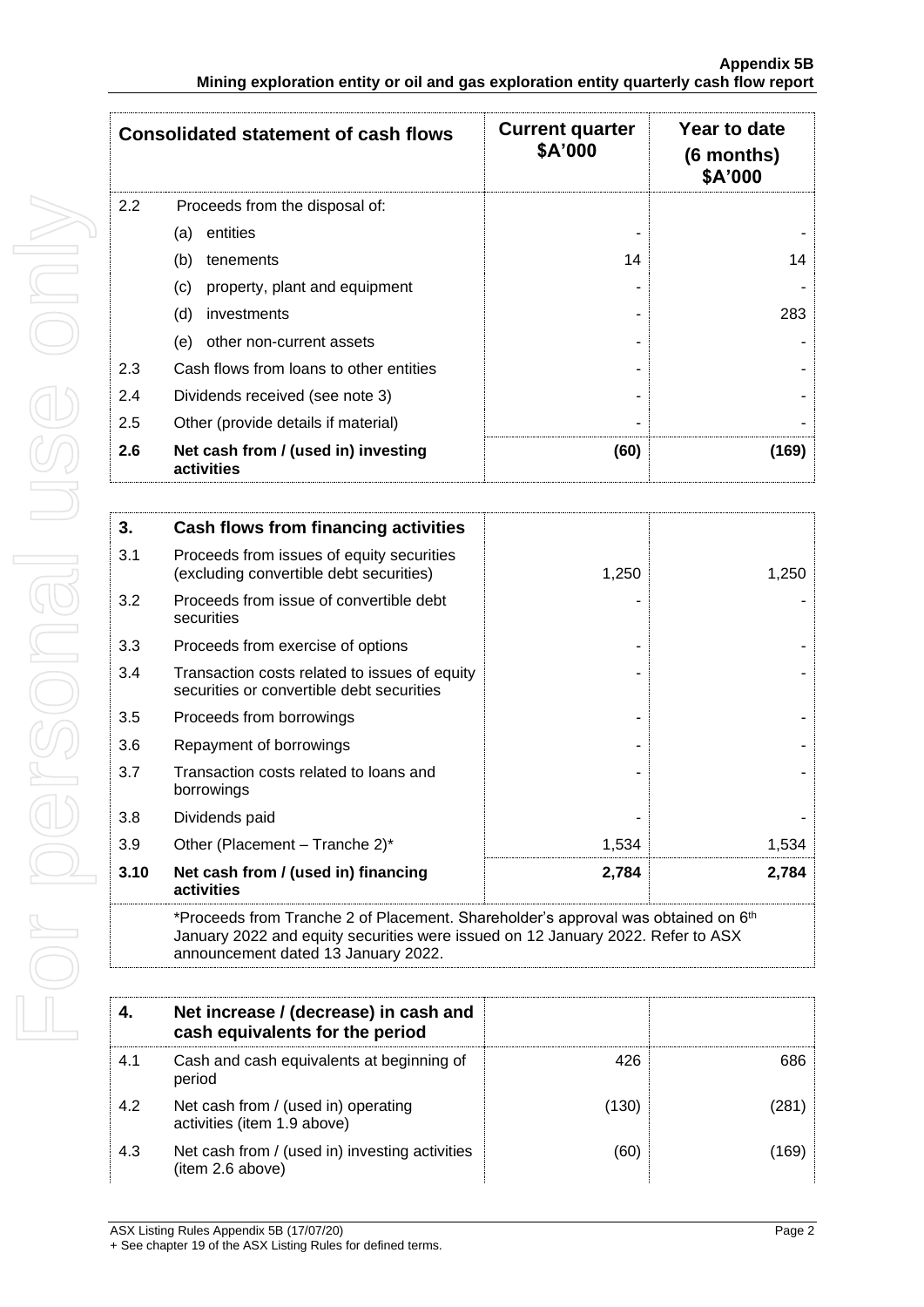| <b>Consolidated statement of cash flows</b> |                                                                    | <b>Current quarter</b><br>\$A'000 | Year to date<br>(6 months)<br>\$A'000 |
|---------------------------------------------|--------------------------------------------------------------------|-----------------------------------|---------------------------------------|
| 4.4                                         | Net cash from / (used in) financing activities<br>item 3.10 above) | 2.784                             | 2.784                                 |
| 4.5                                         | Effect of movement in exchange rates on<br>cash held               |                                   |                                       |
| 4.6                                         | Cash and cash equivalents at end of<br>period                      | 3.020                             | 3.020                                 |

| 5.  | Reconciliation of cash and cash<br>equivalents<br>at the end of the quarter (as shown in the | <b>Current quarter</b><br>\$A'000 | <b>Previous quarter</b><br>\$A'000 |
|-----|----------------------------------------------------------------------------------------------|-----------------------------------|------------------------------------|
|     | consolidated statement of cash flows) to the<br>related items in the accounts                |                                   |                                    |
| 5.1 | <b>Bank balances</b>                                                                         | 2.795                             | 116                                |
| 5.2 | Call deposits                                                                                |                                   |                                    |
| 5.3 | Bank overdrafts                                                                              |                                   |                                    |
| 5.4 | Other ((High Interest Account)                                                               | 225                               | 310                                |
| 5.5 | Cash and cash equivalents at end of<br>quarter (should equal item 4.6 above)                 | 3.020                             | 426                                |

| 6.  | Payments to related parties of the entity and their<br>associates                                                                                           | <b>Current quarter</b><br><b>\$A'000</b> |
|-----|-------------------------------------------------------------------------------------------------------------------------------------------------------------|------------------------------------------|
| 6.1 | Aggregate amount of payments to related parties and their<br>associates included in item 1                                                                  |                                          |
| 6.2 | Aggregate amount of payments to related parties and their<br>associates included in item 2                                                                  |                                          |
|     | Note: if any amounts are shown in items 6.1 or 6.2, your quarterly activity report must include a description of, and an<br>explanation for, such payments. |                                          |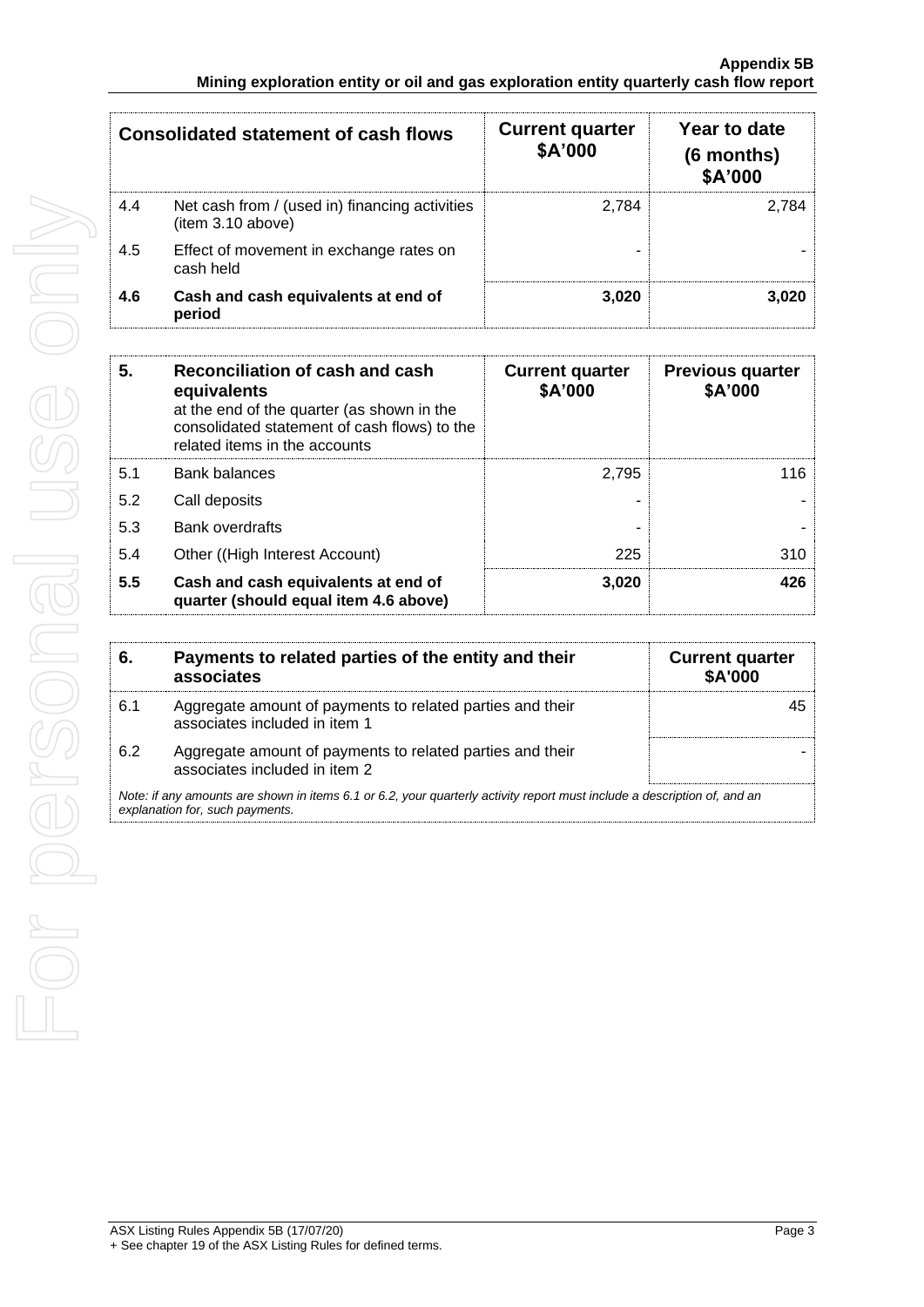| 7.  | <b>Financing facilities</b><br>Note: the term "facility' includes all forms of financing<br>arrangements available to the entity.<br>Add notes as necessary for an understanding of the<br>sources of finance available to the entity.                                                                                                               | <b>Total facility</b><br>amount at quarter<br>end<br>\$A'000 | Amount drawn at<br>quarter end<br>\$A'000 |
|-----|------------------------------------------------------------------------------------------------------------------------------------------------------------------------------------------------------------------------------------------------------------------------------------------------------------------------------------------------------|--------------------------------------------------------------|-------------------------------------------|
| 7.1 | Loan facilities                                                                                                                                                                                                                                                                                                                                      |                                                              |                                           |
| 7.2 | Credit standby arrangements                                                                                                                                                                                                                                                                                                                          |                                                              |                                           |
| 7.3 | Other (please specify)                                                                                                                                                                                                                                                                                                                               |                                                              |                                           |
| 7.4 | <b>Total financing facilities</b>                                                                                                                                                                                                                                                                                                                    |                                                              |                                           |
|     |                                                                                                                                                                                                                                                                                                                                                      |                                                              |                                           |
| 7.5 | Unused financing facilities available at quarter end                                                                                                                                                                                                                                                                                                 |                                                              |                                           |
| 7.6 | Include in the box below a description of each facility above, including the lender, interest<br>rate, maturity date and whether it is secured or unsecured. If any additional financing<br>facilities have been entered into or are proposed to be entered into after quarter end,<br>include a note providing details of those facilities as well. |                                                              |                                           |
|     |                                                                                                                                                                                                                                                                                                                                                      |                                                              |                                           |

| 8.  | Estimated cash available for future operating activities<br>\$A'000                                                                                                                                                             |                                                                                                                                                |       |  |
|-----|---------------------------------------------------------------------------------------------------------------------------------------------------------------------------------------------------------------------------------|------------------------------------------------------------------------------------------------------------------------------------------------|-------|--|
| 8.1 | Net cash from / (used in) operating activities (item 1.9)                                                                                                                                                                       |                                                                                                                                                | (130) |  |
| 8.2 | (Payments for exploration & evaluation classified as investing<br>activities) (item 2.1(d))                                                                                                                                     |                                                                                                                                                | (60)  |  |
| 8.3 | Total relevant outgoings (item $8.1 +$ item $8.2$ )                                                                                                                                                                             |                                                                                                                                                | (190) |  |
| 8.4 | Cash and cash equivalents at quarter end (item 4.6)                                                                                                                                                                             |                                                                                                                                                | 3,020 |  |
| 8.5 | Unused finance facilities available at quarter end (item 7.5)                                                                                                                                                                   |                                                                                                                                                |       |  |
| 8.6 | Total available funding (item $8.4 +$ item $8.5$ )                                                                                                                                                                              |                                                                                                                                                | 3,020 |  |
| 8.7 | Estimated quarters of funding available (item 8.6 divided by<br>15.89<br>item $8.3$ )                                                                                                                                           |                                                                                                                                                |       |  |
|     | Note: if the entity has reported positive relevant outgoings (ie a net cash inflow) in item 8.3, answer item 8.7 as "N/A".<br>Otherwise, a figure for the estimated quarters of funding available must be included in item 8.7. |                                                                                                                                                |       |  |
| 8.8 | If item 8.7 is less than 2 quarters, please provide answers to the following questions:                                                                                                                                         |                                                                                                                                                |       |  |
|     | 8.8.1                                                                                                                                                                                                                           | Does the entity expect that it will continue to have the current level of net operating<br>cash flows for the time being and, if not, why not? |       |  |
|     | Answer: N/A                                                                                                                                                                                                                     |                                                                                                                                                |       |  |
|     | 8.8.2<br>Has the entity taken any steps, or does it propose to take any steps, to raise further<br>cash to fund its operations and, if so, what are those steps and how likely does it<br>believe that they will be successful? |                                                                                                                                                |       |  |
|     | Answer: N/A                                                                                                                                                                                                                     |                                                                                                                                                |       |  |
|     | 8.8.3                                                                                                                                                                                                                           | Does the entity expect to be able to continue its operations and to meet its business<br>objectives and, if so, on what basis?                 |       |  |
|     | Answer: N/A                                                                                                                                                                                                                     |                                                                                                                                                |       |  |
|     |                                                                                                                                                                                                                                 | Note: where item 8.7 is less than 2 quarters, all of questions 8.8.1, 8.8.2 and 8.8.3 above must be answered.                                  |       |  |